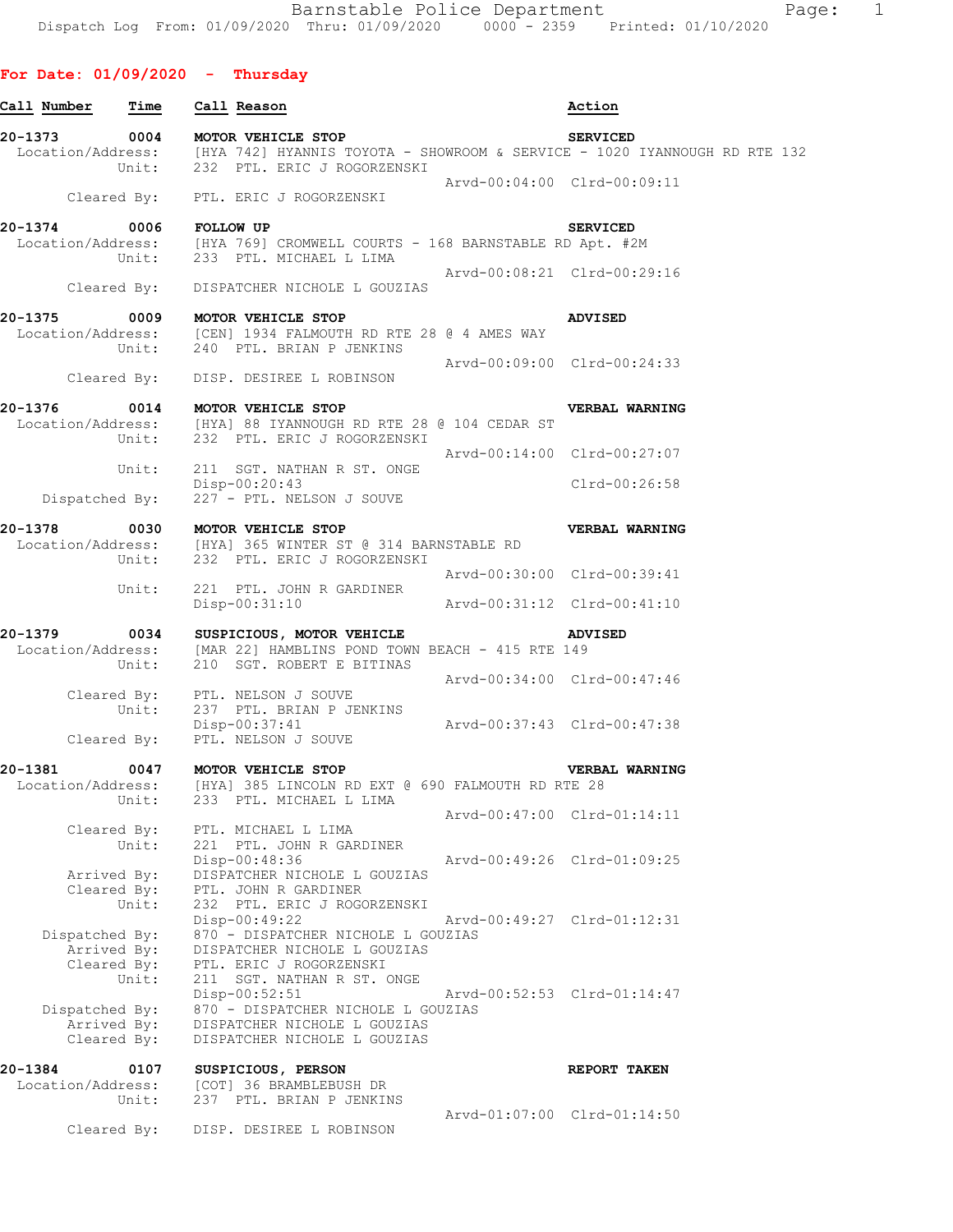| ALARM, COMMERCIAL          |                                                                                                                                    | ALARM - FALSE                |                                                                                                                             |
|----------------------------|------------------------------------------------------------------------------------------------------------------------------------|------------------------------|-----------------------------------------------------------------------------------------------------------------------------|
|                            |                                                                                                                                    |                              |                                                                                                                             |
|                            |                                                                                                                                    |                              |                                                                                                                             |
| $Disp-01:12:01$            |                                                                                                                                    | $Clrd-01:12:57$              |                                                                                                                             |
|                            |                                                                                                                                    |                              |                                                                                                                             |
| $Disp-01:12:53$            |                                                                                                                                    |                              |                                                                                                                             |
| PTL. ERIC J ROGORZENSKI    |                                                                                                                                    |                              |                                                                                                                             |
|                            |                                                                                                                                    |                              |                                                                                                                             |
|                            |                                                                                                                                    |                              |                                                                                                                             |
|                            |                                                                                                                                    |                              |                                                                                                                             |
| 314 - PTL. JOHN R GARDINER |                                                                                                                                    |                              |                                                                                                                             |
|                            |                                                                                                                                    |                              |                                                                                                                             |
|                            |                                                                                                                                    |                              |                                                                                                                             |
|                            | 232 PTL. ERIC J ROGORZENSKI<br>PTL. ERIC J ROGORZENSKI<br>221 PTL. JOHN R GARDINER<br>PTL. JOHN R GARDINER<br>PTL. JOHN R GARDINER | 224 PTL, NICHOLAS P ATCHESON | [HYA 3107] HYANNIS HONDA - VACANT BUILDING - 405 WEST MAIN ST<br>Aryd-01:18:39 Clrd-01:19:57<br>Aryd-01:13:08 Clrd-01:19:03 |

### **20-1386 0113 MOTOR VEHICLE STOP VERBAL WARNING**  Location/Address: [HYA 107] CAPE CODDER RESORT & SPA - 1225 IYANNOUGH RD RTE 132 Unit: 224 PTL. NICHOLAS P ATCHESON Arvd-01:13:00 Clrd-01:18:25 Cleared By: PTL. NICHOLAS P ATCHESON

### **20-1387 0123 MOTOR VEHICLE STOP ADVISED**  Location/Address: [HYA] 615 PITCHER'S WAY @ 172 WINDSHORE DR Unit: 221 PTL. JOHN R GARDINER Arvd-01:23:00 Clrd-01:36:53 Cleared By: PTL. JOHN R GARDINER Unit: 224 PTL. NICHOLAS P ATCHESON Disp-01:28:35 Arvd-01:28:38 Clrd-01:36:48 Cleared By: PTL. NICHOLAS P ATCHESON

## **20-1388 0136 MOTOR VEHICLE STOP WERBAL WARNING**<br>Location/Address: [HYA 3107] HYANNIS HONDA - VACANT BUILDING - 405 WEST MAIN<br>Unit: 232 PTL. ERIC J ROGORZENSKI [HYA 3107] HYANNIS HONDA - VACANT BUILDING - 405 WEST MAIN ST 232 PTL. ERIC J ROGORZENSKI Arvd-01:36:00 Clrd-01:47:18

Cleared By: PTL. ERIC J ROGORZENSKI

# **20-1389 0141 MOTOR VEHICLE STOP VERBAL WARNING**

### [COT] 4550 FALMOUTH RD RTE 28 @ 1600 SANTUIT-NEWTOWN RD Location/Address: [COT] 4550 FALMOUTH RD RTE<br>Unit: 237 PTL. BRIAN P JENKINS Arvd-01:41:00 Clrd-01:44:44

Cleared By: PTL. BRIAN P JENKINS

## **20-1390 0159 MOTOR VEHICLE STOP VERBAL WARNING**   $[HYA 3319]$  CAR GUYS, THE - 741 YARMOUTH RD Apt. #B Unit: 233 PTL. MICHAEL L LIMA Arvd-01:59:00 Clrd-02:09:51

#### **20-1394 0215 DISTURBANCE REPORT TAKEN**  Location/Address: [HYA 1690] HYANNIS HOST INN - 614 IYANNOUGH RD RTE 132 Unit: 232 PTL. ERIC J ROGORZENSKI Disp-02:17:02 Arvd-02:19:34 Clrd-03:22:31 Cleared By: PTL. ERIC J ROGORZENSKI Unit: 221 PTL. JOHN R GARDINER Disp-02:17:08 Arvd-02:18:49 Clrd-02:38:12 Arrived By: PTL. JOHN R GARDINER Cleared By: PTL. JOHN R GARDINER Unit: 211 SGT. NATHAN R ST. ONGE Arvd-02:18:45 Clrd-03:21:59 Dispatched By: 284 - SGT. NATHAN R ST. ONGE .<br>Arrived By: SGT. NATHAN R ST. ONGE Cleared By: SGT. NATHAN R ST. ONGE Unit: 233 PTL. MICHAEL L LIMA

 Disp-02:19:02 Arvd-02:19:04 Clrd-02:38:39 Cleared By: PTL. MICHAEL L LIMA Unit: 224 PTL. NICHOLAS P ATCHESON Arvd-02:19:35 Clrd-02:37:44 Dispatched By: 307 - PTL. NICHOLAS P ATCHESON .<br>Arrived By: PTL. NICHOLAS P ATCHESON Cleared By: PTL. NICHOLAS P ATCHESON

Refer To Incident: 20-67-OF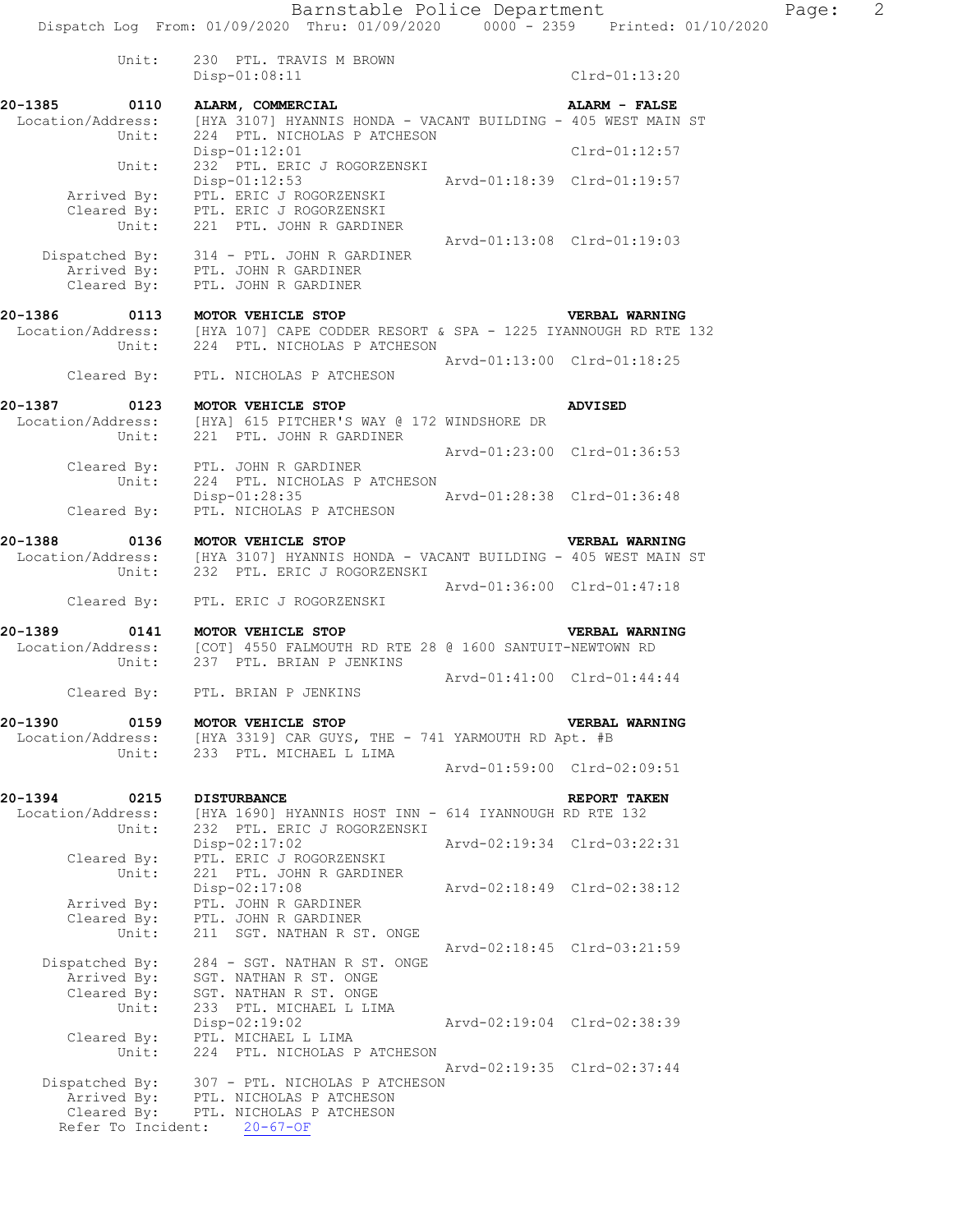**20-1395 0221 MOTOR VEHICLE STOP VERBAL WARNING**  Location/Address: [OST] 1254 MAIN ST @ 10 ADMIRAL'S LN Unit: 237 PTL. BRIAN P JENKINS Arvd-02:21:00 Clrd-02:25:39 Cleared By: PTL. BRIAN P JENKINS **20-1396 0248 MOTOR VEHICLE STOP VERBAL WARNING**  Location/Address: [WYA 1] BAKER'S SQUARE - WEST YARMOUTH - MAIN Apt. #ST Unit: 221 PTL. JOHN R GARDINER Arvd-02:48:00 Clrd-03:00:51 Cleared By: DISPATCHER NICHOLE L GOUZIAS Unit: 239 PTL. CORBIN J FRIES Disp-02:51:26 Arvd-02:51:31 Clrd-02:55:39 Dispatched By: 870 - DISPATCHER NICHOLE L GOUZIAS .<br>Arrived By: DISPATCHER NICHOLE L GOUZIAS Cleared By: PTL. CORBIN J FRIES **20-1397 0248 MOTOR VEHICLE STOP ADVISED**  Location/Address: [CEN] 1460 FALMOUTH RD RTE 28 @ 139 PHINNEY'S LN Unit: 237 PTL. BRIAN P JENKINS Arvd-02:48:00 Clrd-02:51:12 Unit: 233 PTL. MICHAEL L LIMA Disp-02:50:51 Arvd-02:51:08 Clrd-02:53:47 Unit: 210 SGT. ROBERT E BITINAS Disp-02:51:04 Arvd-02:51:06 Clrd-02:53:40 Unit: 237 PTL. BRIAN P JENKINS Disp-02:51:18 Arvd-02:52:56 Clrd-02:53:23 Arrived By: PTL. BRIAN P JENKINS Cleared By: PTL. BRIAN P JENKINS **20-1398 0334 MOTOR VEHICLE STOP VERBAL WARNING**  [HYA 345] INTERNATIONAL HOUSE OF PANCAKES - 790 IYANNOUGH RD RTE 132 Unit: 221 PTL. JOHN R GARDINER Arvd-03:34:00 Clrd-03:42:06 Unit: 233 PTL. MICHAEL L LIMA Arvd-03:35:59 Clrd-03:42:03 Dispatched By: 300 - PTL. MICHAEL L LIMA .<br>Arrived By: PTL. MICHAEL L LIMA **20-1402 0500 MOTOR VEHICLE STOP VERBAL WARNING**  Location/Address: [BAR] 1 SHOOTFLYING HILL RD @ 1900 IYANNOUGH RD RTE 132 Unit: 233 PTL. MICHAEL L LIMA  $Arvd-05:00:00$   $Clrd-05:04:29$  Cleared By: PTL. MICHAEL L LIMA Unit: 230 PTL. TRAVIS M BROWN Disp-05:01:32 Arvd-05:01:44 Clrd-05:04:14 Disp-05:01:32<br>Cleared By: PTL. TRAVIS M BROWN **20-1404 0527 MOTOR VEHICLE STOP VERBAL WARNING**  Location/Address: [HYA] 285 WINTER ST @ 4 MULBERRY ST Unit: 221 PTL. JOHN R GARDINER Arvd-05:27:00 Clrd-05:30:02 Cleared By: PTL. JOHN R GARDINER **20-1405 0534 ALARM, RESIDENTIAL ALARM - FALSE**  Location/Address: [OST 1549] GOLDMAN, THOMAS & RENATA - 31 FALLING LEAF LN Unit: 230 PTL. TRAVIS M BROWN Disp-05:34:56 Arvd-05:42:50 Clrd-05:47:31 Arrived By: PTL. TRAVIS M BROWN **20-1406 0602 BUILDING CHECK SERVICED**  Location/Address: [HYA 103] BARNSTABLE MUNICIPAL AIRPORT - TERMINAL - 480 BARNSTABLE RD Unit: 221 PTL. JOHN R GARDINER Arvd-06:02:11 Clrd-06:51:06 **20-1407 0607 MOTOR VEHICLE STOP VERBAL WARNING**  Location/Address: [HYA] 177 INDEPENDENCE DR @ 5 ATTUCKS LN Unit: 232 PTL. ERIC J ROGORZENSKI Arvd-06:07:00 Clrd-06:12:10 Cleared By: PTL. ERIC J ROGORZENSKI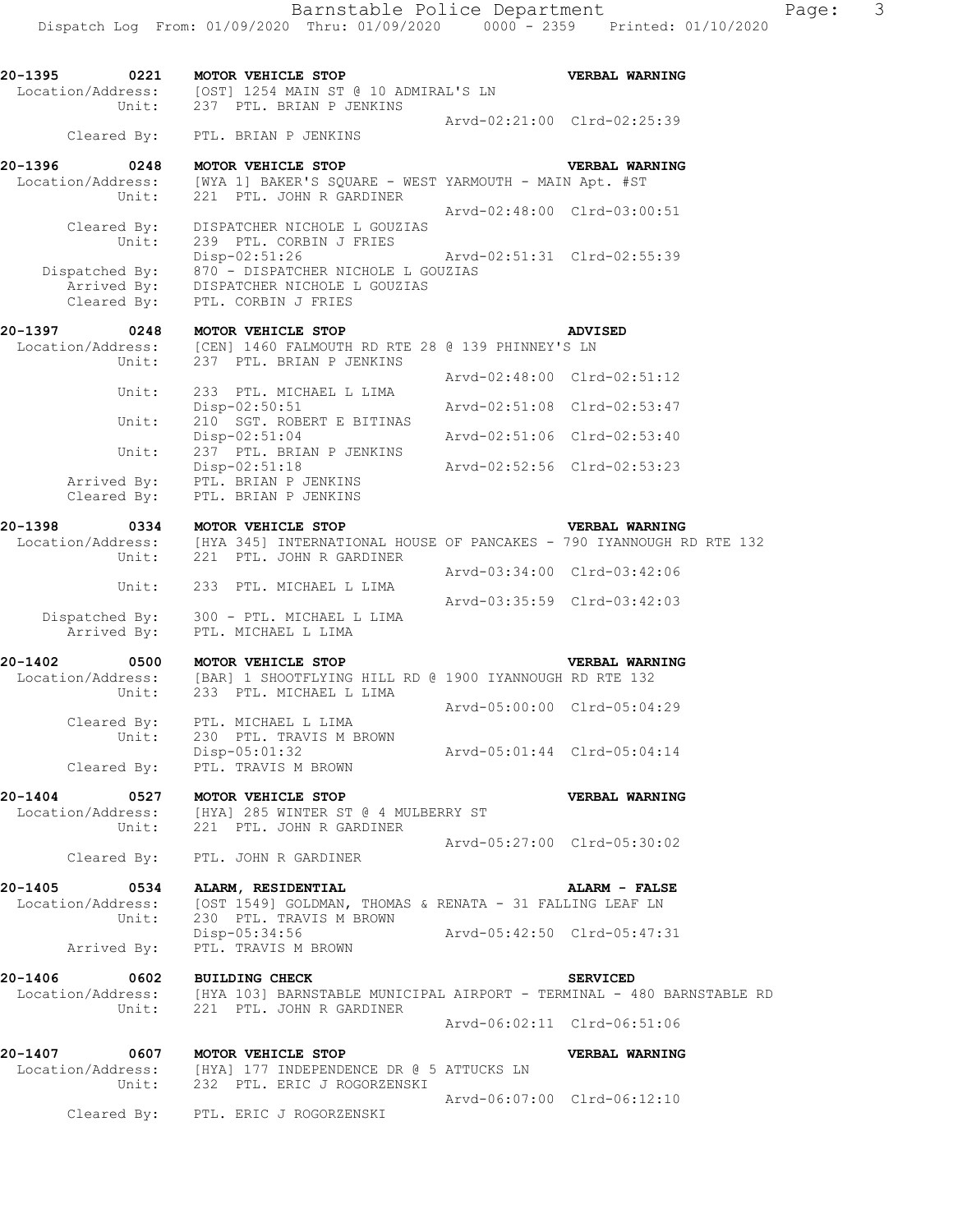Barnstable Police Department Fage: 4 Dispatch Log From: 01/09/2020 Thru: 01/09/2020 0000 - 2359 Printed: 01/10/2020 **20-1408 0610 ANIMALS, BARKING DOG SERVICED**  Location/Address: [CEN] 359 STRAWBERRY HILL RD Unit: 224 PTL. NICHOLAS P ATCHESON Disp-06:11:56 Arvd-06:20:17 Clrd-06:43:02 Arrived By: PTL. NICHOLAS P ATCHESON Cleared By: PTL. NICHOLAS P ATCHESON Unit: 232 PTL. ERIC J ROGORZENSKI Disp-06:14:26 Enrt-06:14:26 Arvd-06:22:20 Clrd-07:04:18 Dispatched By: 317 - PTL. ERIC J ROGORZENSKI .<br>Enroute Bv: PTL. ERIC J ROGORZENSKI Arrived By: PTL. ERIC J ROGORZENSKI Cleared By: PTL. ERIC J ROGORZENSKI **20-1412 0629 MOTOR VEHICLE STOP VERBAL WARNING**  Location/Address: [MAR] 3600 FALMOUTH RD RTE 28 @ 5 RTE 149 Unit: 237 PTL. BRIAN P JENKINS Arvd-06:29:00 Clrd-06:33:06 Cleared By: PTL. BRIAN P JENKINS **20-1414 0635 TRAFFIC, ENFORCEMENT ACTIVITY SERVICED**  Location/Address: [CEN] BUMPS RIVER RD Unit: 230 PTL. TRAVIS M BROWN 230 PTL. TRAVIS M BROWN<br>Arvd-06:37:42 Clrd-07:24:31 **20-1416 0651 AIRPORT RAMP CHECK SERVICED**  Location/Address: [HYA 103] BARNSTABLE MUNICIPAL AIRPORT - TERMINAL - 480 BARNSTABLE RD Unit: 221 PTL. JOHN R GARDINER Arvd-06:51:00 Clrd-07:30:53 **20-1418 0712 ACCIDENT, PROPERTY DAMAGE REPORT TAKEN**  Location/Address: [HYA] 791 PITCHER'S WAY @ 619 FALMOUTH RD RTE 28 Unit: 233 PTL. MICHAEL L LIMA Arvd-07:12:00 Clrd-07:19:53 Cleared By: PTL. MICHAEL L LIMA Unit: 232 PTL. ERIC J ROGORZENSKI Arvd-07:13:51 Clrd-07:36:40 Dispatched By: 317 - PTL. ERIC J ROGORZENSKI .<br>Arrived By: PTL. ERIC J ROGORZENSKI Cleared By: PTL. ERIC J ROGORZENSKI Refer To Accident: 20-27-AC **20-1419 0730 ALARM, COMMERCIAL ALARM - FALSE**  Location/Address: [HYA 3716] HAIRLINES - 11 ENTERPRISE RD Apt. #8 Unit: 232 PTL. ERIC J ROGORZENSKI Disp-07:38:04 Arvd-07:40:05 Clrd-07:43:34 Arrived By: PTL. ERIC J ROGORZENSKI Cleared By: PTL. ERIC J ROGORZENSKI **20-1424 0730 TRAFFIC, CONTROL SERVICED**  Location/Address: [HYA 120] BARNSTABLE INTERMEDIATE SCHOOL - 895 FALMOUTH RD RTE 28 **20-1420 0731 BUILDING CHECK SERVICED**  Location/Address: [HYA 103] BARNSTABLE MUNICIPAL AIRPORT - TERMINAL - 480 BARNSTABLE RD Unit: 221 PTL. JOHN R GARDINER Arvd-07:31:00 Clrd-07:37:31 **20-1483 0845 ASSIST SERVICED**  Location/Address: [MAR 167] BARNSTABLE UNITED ELEMENTARY SCHOOL - 730 OSTERVILLE W BARNSTABLE RD **20-1427 0853 ASSIST, KEEP PEACE SERVICED**  Location/Address: [HYA 317] CASCADE MOTOR LODGE - 201 MAIN ST Unit: 337 PTL. SCOTT F LEGER Arvd-08:54:44 Clrd-10:03:42 **20-1429 0901 MOTOR VEHICLE STOP ADVISED**  Location/Address: [CEN 1564] GYM EXPRESS - 1664 FALMOUTH RD RTE 28 Unit: 232 PTL. EDWARD CRONIN Arvd-09:01:00 Clrd-09:02:59 Cleared By: PTL. EDWARD CRONIN **20-1430 0923 MOTOR VEHICLE STOP VERBAL WARNING**  Location/Address: [HYA 1208] CAPE AIDS MINISTRY - 155 WINTER ST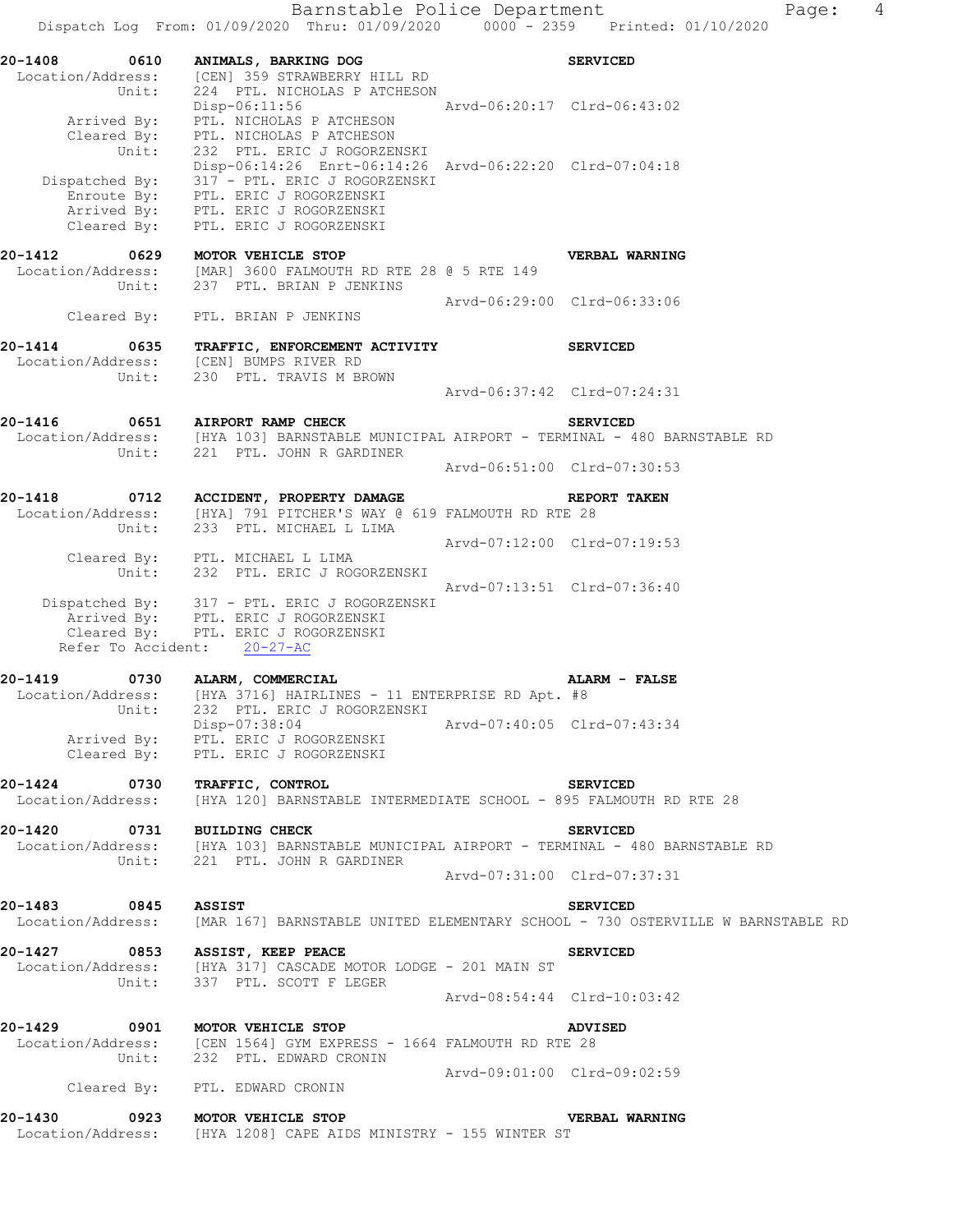Barnstable Police Department Page: 5 Dispatch Log From: 01/09/2020 Thru: 01/09/2020 0000 - 2359 Printed: 01/10/2020 Unit: 223 PTL. KYLE S PHELAN Arvd-09:23:26 Clrd-09:27:10 **20-1431 0928 MOTOR VEHICLE STOP ADVISED**  Location/Address: [BAR] MID CAPE RTE 6 WEST Unit: 236 PTL. CHRISTOPHER C KELSEY Arvd-09:28:00 Clrd-09:31:56 **20-1432 0933 MOTOR VEHICLE STOP ADVISED**  Location/Address: [CEN] 878 SHOOTFLYING HILL RD @ 424 ANNABLE POINT RD Unit: 232 PTL. EDWARD CRONIN Arvd-09:33:01 Clrd-09:33:35 **20-1433 0939 MOTOR VEHICLE STOP ADVISED**  Location/Address: [CEN] 878 SHOOTFLYING HILL RD @ 424 ANNABLE POINT RD Unit: 232 PTL. EDWARD CRONIN Arvd-09:39:08 Clrd-09:39:40 **20-1434 0940 ACCIDENT, PERSONAL INJURY REPORT TAKEN**  Location/Address: [COT] 165 GROVE ST @ 230 CROCKERS NECK RD Unit: 234 PTL. KATHARINE H ROSS Disp-09:42:05 Arvd-09:50:55 Clrd-10:23:48 Cleared By: DISP. ALITA E FONTAINE Unit: 232 PTL. EDWARD CRONIN Disp-09:42:07 Arvd-09:56:45 Clrd-10:15:19 Arrived By: PTL. EDWARD CRONIN Unit: 401 SGT. ANDREW MCKENNA Unit: 401 SGT. ANDREW MCKENNA<br>Disp-09:48:48 Clrd-10:23:46 Cleared By: DISP. ALITA E FONTAINE Refer To Accident: 20-28-AC **20-1438 1007 AIRPORT RAMP CHECK SERVICED**  Location/Address: [HYA 103] BARNSTABLE MUNICIPAL AIRPORT - TERMINAL - 480 BARNSTABLE RD Unit: 240 PTL. DOUGLAS M PALMER Arvd-10:07:00 Clrd-10:44:38 **20-1440 1016 DISTURBANCE, INTOX PERSON REPORT TAKEN**  Location/Address: [OST 694] VIEIRA, JOHN & ZENAIDE - 175 HICKORY HILL CIR Unit: 232 PTL. EDWARD CRONIN Disp-10:18:51 Arvd-10:24:28 Clrd-10:39:44 Arrived By: DISP. ALITA E FONTAINE Unit: 236 PTL. CHRISTOPHER C KELSEY Disp-10:18:56 Arvd-10:29:46 Clrd-10:39:41 Refer To Incident: 20-69-OF **20-1441 1026 FIRE, OTHER SERVICED**  Location/Address: [MAR 936] VERITAS ACADEMY - 1200 OLD STAGE RD Unit: 234 PTL. KATHARINE H ROSS Unit: 234 PTL. KATHARINE H ROSS<br>Disp-10:27:50 Arvd-10:36:21 Clrd-10:36:54 Arrived By: PTL. KATHARINE H ROSS **20-1443 1027 TAXI REGISTRATION SERVICED**  Location/Address: [HYA 124] BARNSTABLE POLICE DEPARTMENT - 1200 PHINNEY'S LN **20-1446 1052 ASSIST, OTHER AGENCY SERVICED**  Location/Address: [HYA] 200 YARMOUTH RD @ 156 IYANNOUGH RD RTE 28 Unit: 221 PTL. KEVIN M SHAW Disp-10:54:02 Arvd-10:57:15 Clrd-11:20:39 Arrived By: PTL. KEVIN M SHAW Cleared By: PTL. KEVIN M SHAW **20-1447 1056 DISTURBANCE, INTOX PERSON PROTECTIVE CUSTODY**  Location/Address: [HYA 2010] DEPT OF CHILDREN & FAMILIES - DCF - 500 MAIN ST Unit: 233 PTL. GUSTAVO B ELOY Disp-10:57:01 Arvd-10:57:10 Clrd-11:31:25 Cleared By: DISP. LOREN P ORPEN Unit: 223 PTL. KYLE S PHELAN Disp-10:57:07 Arvd-10:59:04 Clrd-11:40:35 Arrived By: PTL. KYLE S PHELAN Cleared By: PTL. KYLE S PHELAN

Refer To P/C: 20-54-AR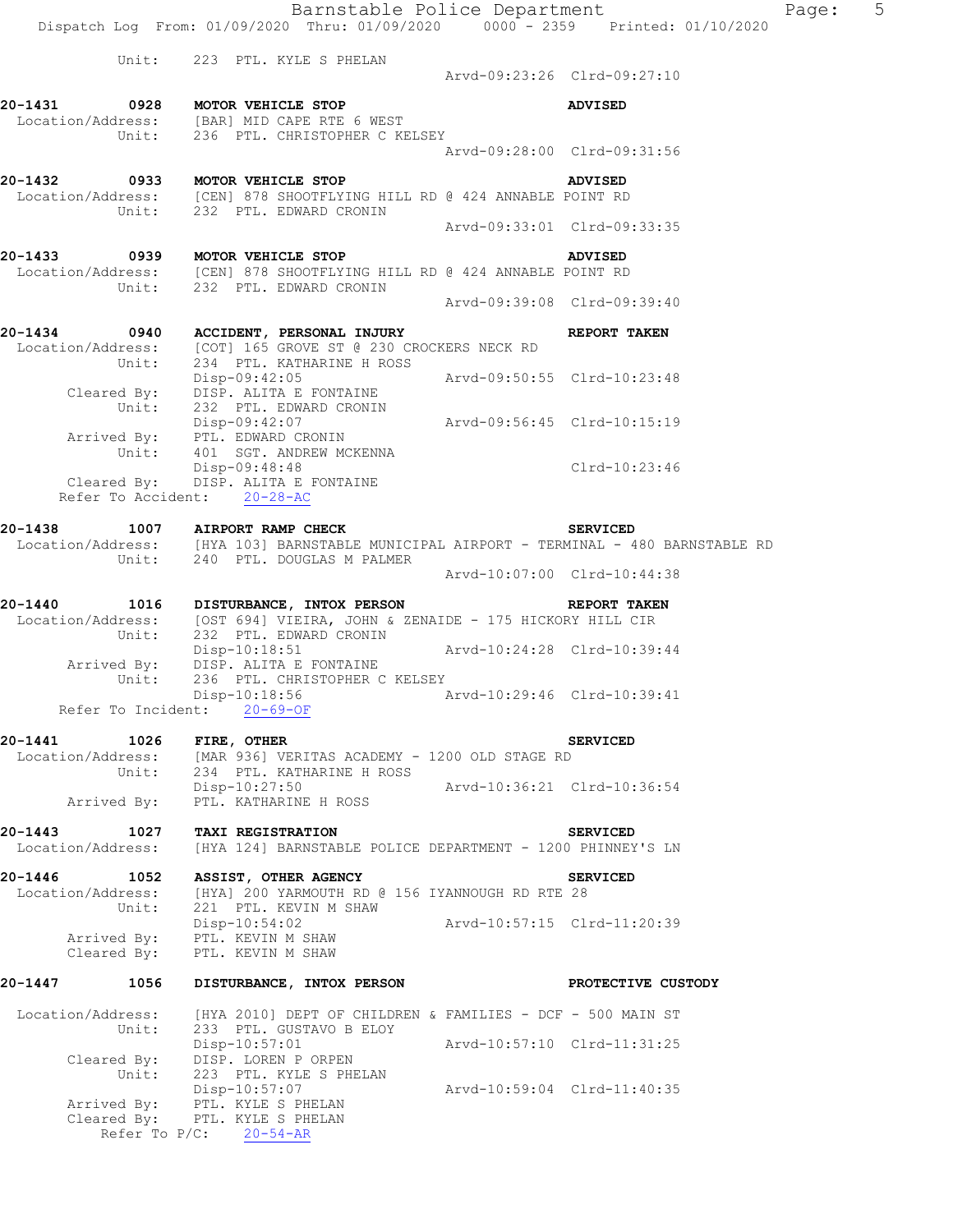|                                                    | 20-1460 1303 MOTOR VEHICLE STOP                                                                                                                     |                             | VERBAL WARNING                                                                                    |   |
|----------------------------------------------------|-----------------------------------------------------------------------------------------------------------------------------------------------------|-----------------------------|---------------------------------------------------------------------------------------------------|---|
| Unit:<br>Dispatched By:                            | 227 PTL. DENNIS A REDDY<br>$Disp-13:00:18$<br>891 - DISP. ALITA E FONTAINE<br>Arrived By: DISP. ALITA E FONTAINE<br>Cleared By: PTL. DENNIS A REDDY | Arvd-13:00:24 Clrd-13:02:29 |                                                                                                   |   |
| Cleared By:<br>Unit:<br>Arrived By:<br>Cleared By: | DISP. ALITA E FONTAINE<br>223 PTL. KYLE S PHELAN<br>Disp-12:46:27<br>DISP. LOREN P ORPEN<br>PTL. KYLE S PHELAN                                      | Arvd-12:46:33 Clrd-13:03:31 |                                                                                                   |   |
| Arrived By:                                        | Disp-12:43:46<br>PTL. KEVIN M SHAW                                                                                                                  |                             | Arvd-12:47:45 Clrd-13:03:51                                                                       |   |
| 20-1458 1242<br>Location/Address:<br>Unit:         | SUSPICIOUS, ACTIVITY<br>[HYA 702] CUMBERLAND FARMS #2295 - 375 BARNSTABLE RD<br>221 PTL. KEVIN M SHAW                                               |                             | VERBAL WARNING                                                                                    |   |
| 20-1491<br>1230<br>Location/Address:               | <b>ASSIST</b><br>[HYA 9] BARNSTABLE HIGH SCHOOL - 744 WEST MAIN ST                                                                                  |                             | <b>SERVICED</b>                                                                                   |   |
| 20-1456<br>1205<br>Location/Address:               | TRAFFIC, COMPLAINT<br>[COT] FALMOUTH RD RTE 28                                                                                                      |                             | <b>ADVISED</b>                                                                                    |   |
| Refer To Accident:                                 | $20 - 29 - AC$                                                                                                                                      |                             |                                                                                                   |   |
| Unit:                                              | 233 PTL. GUSTAVO B ELOY<br>$Disp-12:04:10$<br>Cleared By: PTL. GUSTAVO B ELOY                                                                       | Arvd-12:04:13 Clrd-12:08:41 |                                                                                                   |   |
| Arrived By:                                        | $Disp-12:02:48$<br>PTL. KYLE S PHELAN<br>Cleared By: PTL. KYLE S PHELAN                                                                             | Arvd-12:04:07 Clrd-12:08:49 |                                                                                                   |   |
| Unit:                                              | Arrived By: PTL. KEVIN M SHAW<br>Cleared By: PTL. KEVIN M SHAW<br>223 PTL. KYLE S PHELAN                                                            |                             |                                                                                                   |   |
| Location/Address:<br>Unit:                         | [HYA] 0 NORTH ST @ 291 STEVENS ST<br>221 PTL. KEVIN M SHAW<br>$Disp-12:02:43$                                                                       | Arvd-12:04:29 Clrd-12:25:15 |                                                                                                   |   |
| Cleared By:<br>20-1455<br>1202                     | DISP. LOREN P ORPEN<br>ACCIDENT, PEDESTRIAN                                                                                                         |                             | REPORT TAKEN                                                                                      |   |
| Unit:                                              | 234 PTL. KATHARINE H ROSS                                                                                                                           | Arvd-11:52:00 Clrd-12:20:40 |                                                                                                   |   |
| 20-1454<br>Location/Address:                       | 1152 ASSIST, OTHER AGENCY<br>[MAR] 5 RTE 149 @ 3600 FALMOUTH RD RTE 28                                                                              |                             | <b>SERVICED</b>                                                                                   |   |
| Cleared By:                                        | Dispatched By: 309 - PTL. DENNIS A REDDY<br>Arrived By: PTL. DENNIS A REDDY<br>PTL. DENNIS A REDDY                                                  |                             |                                                                                                   |   |
| Unit:                                              | 227 PTL. DENNIS A REDDY                                                                                                                             | Arvd-11:43:21 Clrd-11:47:06 |                                                                                                   |   |
| Unit:                                              | 221 PTL. KEVIN M SHAW<br>Cleared By: PTL. KEVIN M SHAW                                                                                              | Arvd-11:41:00 Clrd-11:47:41 |                                                                                                   |   |
| 20-1453                                            | 1141 MOTOR VEHICLE STOP<br>Location/Address: [HYA] 400 SOUTH ST @ 4 CHASE ST                                                                        |                             | VERBAL WARNING                                                                                    |   |
| Unit:                                              | 227 PTL. DENNIS A REDDY<br>Cleared By: PTL. DENNIS A REDDY                                                                                          |                             | Arvd-11:21:00 Clrd-11:29:13                                                                       |   |
|                                                    | 20-1451 1121 MOTOR VEHICLE STOP<br>Location/Address: [HYA] LITTLE SANDWICH SHOP - 428 MAIN ST                                                       |                             | VERBAL WARNING                                                                                    |   |
| 20-1450<br>1117<br>Location/Address:               | ASSIST, CIVIL<br>[HYA 2567] SHEPLEY, LORRAINE & TONY - 135 FIRST AVE                                                                                |                             | <b>ADVISED</b>                                                                                    |   |
| 20-1485 1100 ASSIST<br>Location/Address:           |                                                                                                                                                     |                             | <b>SERVICED</b><br>[MAR 167] BARNSTABLE UNITED ELEMENTARY SCHOOL - 730 OSTERVILLE W BARNSTABLE RD |   |
| Age:<br>Charges:                                   | 26<br>INCAPACITATED PERSONS, ASSISTANCE TO FACILITY OR PROTECTIVE CUSTODY                                                                           |                             |                                                                                                   |   |
| $P/C$ :<br>Address:                                | HERNON, MAXWELL KEVIN<br>HOMELESS HYANNIS, MA                                                                                                       |                             |                                                                                                   |   |
|                                                    | Barnstable Police Department<br>Dispatch Log From: 01/09/2020 Thru: 01/09/2020 0000 - 2359 Printed: 01/10/2020                                      |                             | Page:                                                                                             | 6 |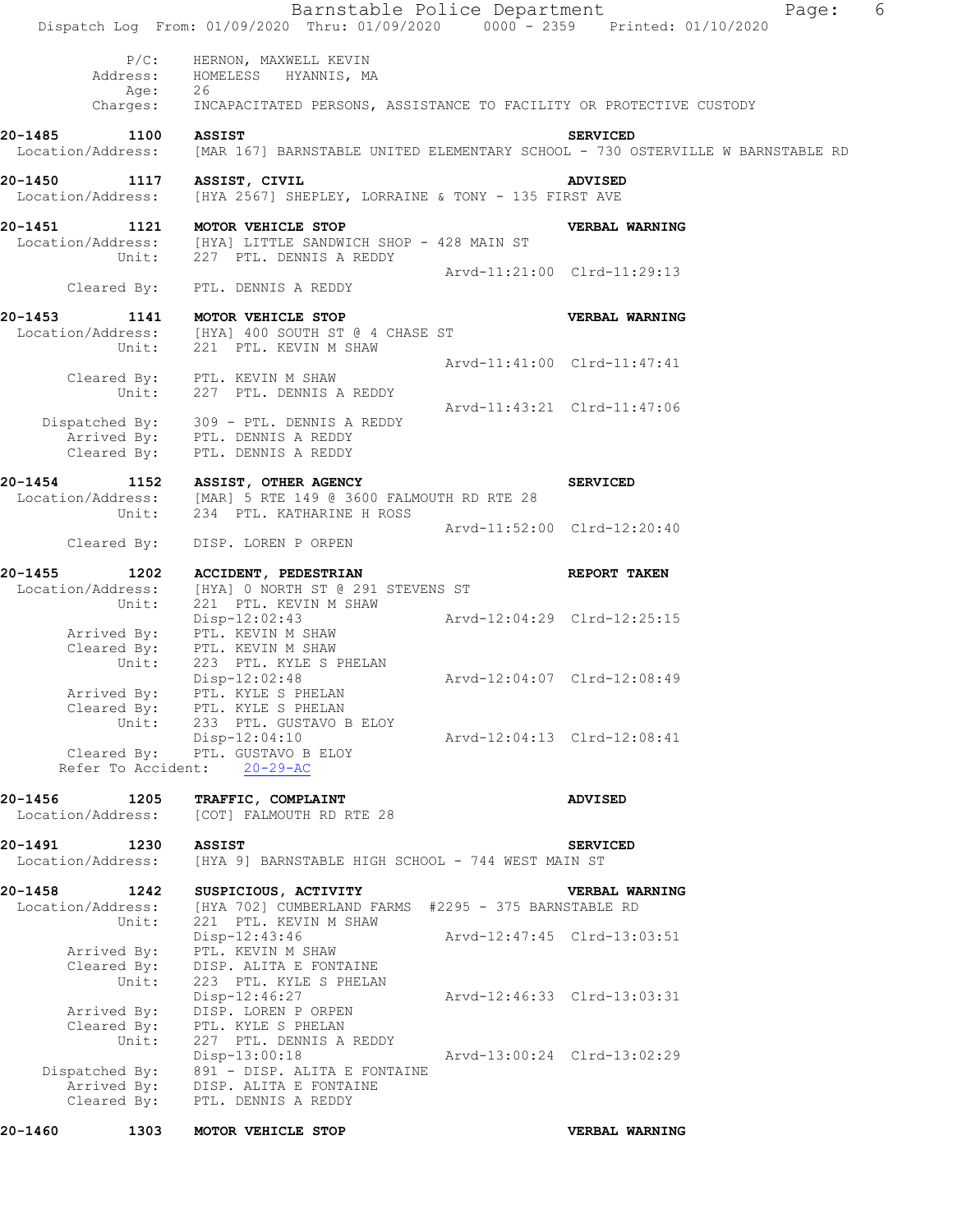|                               | Dispatch Log From: 01/09/2020 Thru: 01/09/2020 0000 - 2359 Printed: 01/10/2020                                                                    | Barnstable Police Department<br>7<br>Page:                                                                                             |  |
|-------------------------------|---------------------------------------------------------------------------------------------------------------------------------------------------|----------------------------------------------------------------------------------------------------------------------------------------|--|
|                               | Location/Address: [HYA 608] ST. FRANCIS XAVIER RECTORY - 347 SOUTH ST<br>Unit: 233 PTL. GUSTAVO B ELOY                                            |                                                                                                                                        |  |
|                               | Cleared By: DISP. ALITA E FONTAINE                                                                                                                | Arvd-13:03:00 Clrd-13:06:00                                                                                                            |  |
|                               | 20-1461 1324 ALARM, COMMERCIAL                                                                                                                    | <b>ALARM - FALSE</b>                                                                                                                   |  |
|                               |                                                                                                                                                   | Location/Address: [BAR 73] HYANNIS GOLF CLUB - PRO SHOP & CART BLDG - 1840 IYANNOUGH RD RTE 132<br>Unit: 236 PTL. CHRISTOPHER C KELSEY |  |
|                               | Disp-13:26:04 Arvd-13:36:25 Clrd-13:36:29                                                                                                         |                                                                                                                                        |  |
| 20-1466 1403 DISTURBANCE      | Location/Address: [MAR 422] VILLAGE GARAGE INC. - 135 RTE 149<br>Unit: 232 PTL. EDWARD CRONIN                                                     | <b>SERVICED</b>                                                                                                                        |  |
| Unit:                         | Disp-14:04:33                                                                                                                                     | $Clrd-14:09:39$                                                                                                                        |  |
| Unit:                         | Arrived By: DISP. ALITA E FONTAINE<br>232 PTL. EDWARD CRONIN                                                                                      |                                                                                                                                        |  |
|                               | Disp-14:13:12 Arvd-14:13:15 Clrd-14:16:15<br>Disp-14:13:12<br>Dispatched By: 891 - DISP. ALITA E FONTAINE<br>Arrived By: DISP. ALITA E FONTAINE   |                                                                                                                                        |  |
| 20-1486 1410 ASSIST           |                                                                                                                                                   | <b>SERVICED</b><br>Location/Address: [MAR 167] BARNSTABLE UNITED ELEMENTARY SCHOOL - 730 OSTERVILLE W BARNSTABLE RD                    |  |
|                               | 20-1467 1413 MOTOR VEHICLE, DISABLED<br>Location/Address: [WBA] MID CAPE RTE 6 EAST @ IYANNOUGH RD RTE 132<br>Unit: 236 PTL. CHRISTOPHER C KELSEY | <b>SERVICED</b>                                                                                                                        |  |
|                               | Cleared By: DISP. LOREN P ORPEN                                                                                                                   | Arvd-14:13:00 Clrd-14:32:13                                                                                                            |  |
|                               | 20-1468 1414 ACCIDENT, PROPERTY DAMAGE SERVICED                                                                                                   |                                                                                                                                        |  |
|                               | Location/Address: [HYA 3796] TROPICAL SMOOTHIE CAFE - 489 BEARSE'S WAY<br>Unit: 227 PTL. DENNIS A REDDY                                           |                                                                                                                                        |  |
| Cleared By:                   | Disp-14:55:35<br>DISP. NATALIA B CATTABRIGA                                                                                                       | Arvd-15:06:09 Clrd-16:00:47                                                                                                            |  |
|                               | 20-1471 1415 ACCIDENT, HIT & RUN SERVICED<br>Location/Address: [BAR] 1900 IYANNOUGH RD RTE 132 @ 1 SHOOTFLYING HILL RD                            |                                                                                                                                        |  |
|                               | Unit: 236 PTL. CHRISTOPHER C KELSEY<br>Disp-14:34:48<br>Arvd-14:51:46 Clrd-14:54:44<br>Arrived By: DISP. ALITA E FONTAINE                         |                                                                                                                                        |  |
| Cleared By:                   | DISP. LOREN P ORPEN                                                                                                                               |                                                                                                                                        |  |
|                               | 20-1470 1428 HARASSMENT, PHONE CALLS<br>Location/Address: [HYA 272] BURGER KING - 184 NORTH ST                                                    | <b>ADVISED</b>                                                                                                                         |  |
|                               | Unit: 223 PTL. KYLE S PHELAN<br>Disp-14:28:53<br>Arrived By: PTL. KYLE S PHELAN                                                                   | Arvd-14:31:06 Clrd-14:54:16                                                                                                            |  |
| Cleared By:                   | PTL. KYLE S PHELAN                                                                                                                                |                                                                                                                                        |  |
| 20-1493 1430 TRAFFIC, CONTROL |                                                                                                                                                   | <b>SERVICED</b>                                                                                                                        |  |
| Location/Address:             | [HYA 120] BARNSTABLE INTERMEDIATE SCHOOL - 895 FALMOUTH RD RTE 28                                                                                 |                                                                                                                                        |  |
|                               | 20-1474 1431 ACCIDENT, PROPERTY DAMAGE<br>Location/Address: [HYA 141] CAPE COD MALL PARKING LOT/MACYS - 793 IYANNOUGH RD RTE 132                  | <b>ADVISED</b>                                                                                                                         |  |
| Unit:                         | 227 PTL. DENNIS A REDDY<br>Disp-14:33:55                                                                                                          | Arvd-14:37:29 Clrd-14:53:11                                                                                                            |  |
| Cleared By:                   | Arrived By: PTL. DENNIS A REDDY<br>PTL. DENNIS A REDDY                                                                                            |                                                                                                                                        |  |
|                               | 20-1472 1432 HOMELESS CAMP CHECK - CIU<br>Location/Address: [HYA] 197 OLD COLONY RD @ 6 NANTUCKET ST<br>Unit: 334 SGT. ERIC W DRIFMEYER           | <b>SERVICED</b>                                                                                                                        |  |
|                               |                                                                                                                                                   | Arvd-14:32:00 Clrd-14:33:57                                                                                                            |  |
| 20-1475 1438 FOLLOW UP        |                                                                                                                                                   | <b>SERVICED</b>                                                                                                                        |  |
|                               | Location/Address: [HYA 4085] ST. JOSEPH'S HOUSE - 77 WINTER ST<br>Unit: 337 PTL. SCOTT F LEGER                                                    |                                                                                                                                        |  |
|                               | Cleared By: DISP. ALITA E FONTAINE                                                                                                                | Arvd-14:38:00 Clrd-14:57:21                                                                                                            |  |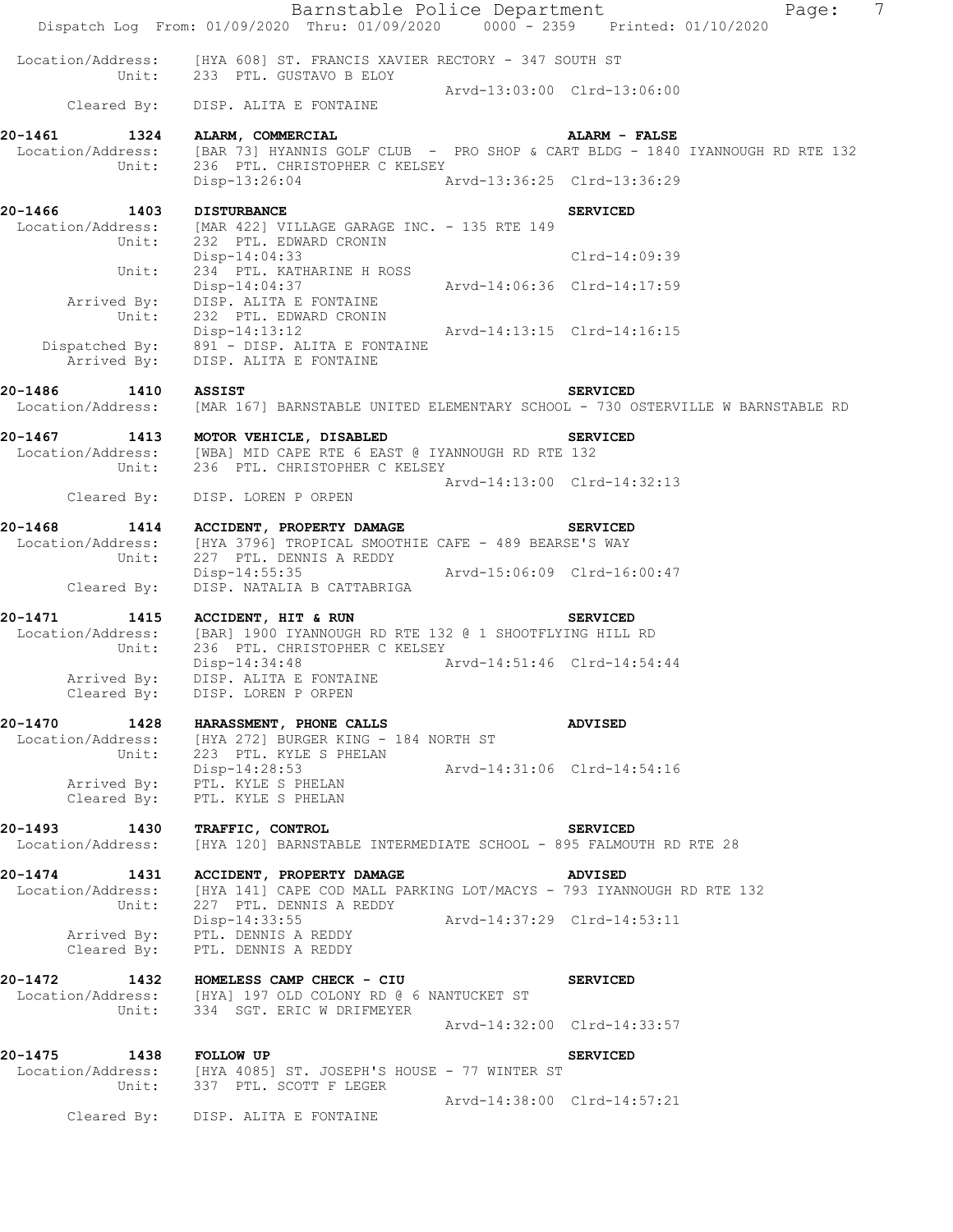Barnstable Police Department Page: 8 Dispatch Log From: 01/09/2020 Thru: 01/09/2020 0000 - 2359 Printed: 01/10/2020 **20-1476 1441 ASSIST SERVICED**  Location/Address: [HYA 3770] PIER RECOVERY CENTER OF CAPE COD - 209 MAIN ST Apt. #REAR Unit: 104 LT. JEAN M CHALLIES Arvd-14:41:00 Clrd-15:08:03 Cleared By: LT. JEAN M CHALLIES Unit: 233 PTL. GUSTAVO B ELOY Disp-14:42:45 Arvd-14:44:43 Clrd-14:59:47 Arrived By: DISP. THOMAS M FULLAM Cleared By: PTL. GUSTAVO B ELOY **20-1477 1446 ASSIST SERVICED**  [HYA 124] BARNSTABLE POLICE DEPARTMENT - 1200 PHINNEY'S LN Location/Address: [HYA 124] BARNSTABLE POLIC<br>Unit: 233 PTL. GUSTAVO B ELOY Disp-15:04:02 Arvd-15:14:05 Clrd-15:28:29 Cleared By: PTL. GUSTAVO B ELOY **20-1479 1457 FOLLOW UP SERVICED**  Location/Address: [HYA 1826] BAYBRIDGE CLUBHOUSE - 278 MAIN ST Unit: 337 PTL. SCOTT F LEGER Arvd-14:57:00 Clrd-15:35:33 Cleared By: DISP. LOREN P ORPEN Unit: 336 PTL. BRIAN M JONES Disp-15:08:58 Arvd-15:09:02 Clrd-15:35:30 Dispatched By: 232 - PTL. WAYNE A ELLIS Arrived By: PTL. WAYNE A ELLIS Cleared By: DISP. LOREN P ORPEN **20-1487 1507 DISTURBANCE, NOISE ADVISED**  Location/Address: [HYA] 357 MAIN ST Apt. #15 Unit: 223 PTL. KYLE S PHELAN Disp-15:09:08 Arvd-15:11:34 Clrd-15:37:04 Arrived By: PTL. KYLE S PHELAN Cleared By: PTL. KYLE S PHELAN Unit: 221 PTL. KEVIN M SHAW Disp-15:09:13 Arvd-15:13:54 Clrd-15:26:34 Arrived By: PTL. KEVIN M SHAW Cleared By: PTL. KEVIN M SHAW **20-1495 1529 ACCIDENT, PROPERTY DAMAGE SERVICED**  Location: [HYA 1368] AIRPORT ROTARY Unit: 221 PTL. KEVIN M SHAW Disp-15:29:20 Arvd-15:31:42 Clrd-15:49:42 Arrived By: PTL. KEVIN M SHAW Cleared By: PTL. KEVIN M SHAW **20-1497 1535 FOLLOWUP PREV CASE SERVICED**  Location/Address: [HYA 4085] ST. JOSEPH'S HOUSE - 77 WINTER ST Unit: 337 PTL. SCOTT F LEGER Arvd-15:35:00 Clrd-15:59:45 Cleared By: DISPATCHER JORDAN T SHAIRS **20-1498 1607 SUSPICIOUS, PERSON ADVISED**  Location/Address: [HYA 769] CROMWELL COURTS - 168 BARNSTABLE RD Apt. #6B **20-1499 1621 MOTOR VEHICLE STOP VERBAL WARNING**  Location/Address: [HYA 762] AUTO SPIRIT - 61 FALMOUTH RD RTE 28 Unit: 240 PTL. PETER S MYRBECK Arvd-16:21:00 Clrd-16:23:31 **20-1503 1636 DISTURBANCE, NOISE ADVISED**  Location/Address: [HYA 4051] RANDALL NEWELL - 43 ERIN LN Unit: 240 PTL. PETER S MYRBECK Disp-16:37:45 Arvd-16:42:02 Clrd-16:51:02 Arrived By: DISP. NATALIA B CATTABRIGA Unit: 236 PTL. MARK S MCWILLIAMS Disp-16:37:48 Clrd-16:44:48 Unit: 236 PTL. MARK S MCWILLIAMS Disp-16:47:25 Arvd-16:47:26 Clrd-16:51:04 Dispatched By: 871 - DISP. RYAN J MCNALLY .<br>Arrived By: DISP. RYAN J MCNALLY

**20-1505 1652 WARRANT, ATTEMPT ARREST MADE**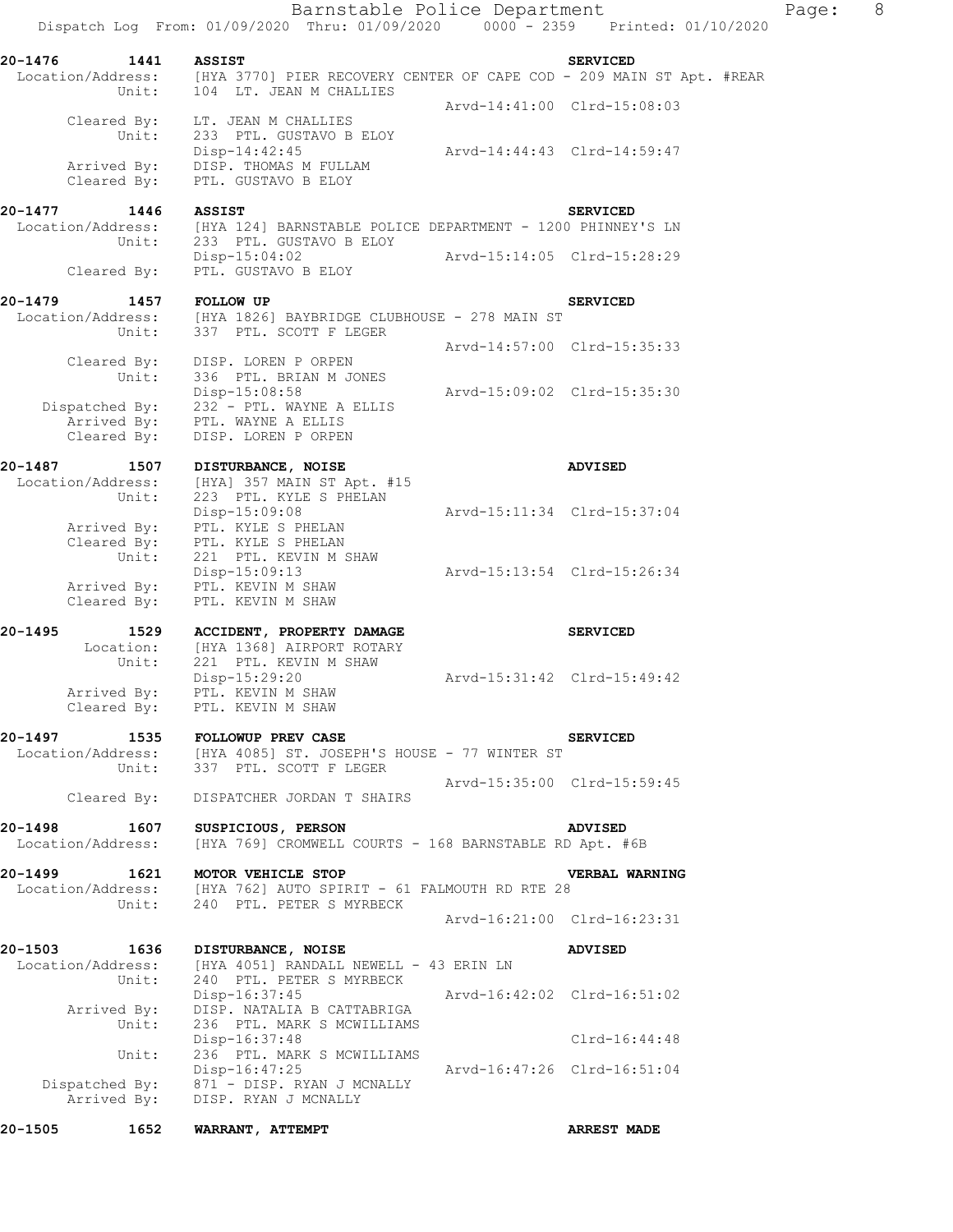Barnstable Police Department Page: 9 Dispatch Log From: 01/09/2020 Thru: 01/09/2020 0000 - 2359 Printed: 01/10/2020 Location/Address: [HYA 702] CUMBERLAND FARMS #2295 - 375 BARNSTABLE RD Unit: 232 PTL. MARCUS B CUNNINGHAM Disp-16:54:20 Arvd-16:56:59 Clrd-17:55:42 PTL. CHRISTOPHER R ROSS Cleared By: SGT. MICHAEL L RILEY Unit: 221 PTL. SEAN ROYCROFT Disp-16:54:24 Arvd-16:57:08 Clrd-17:10:00 Cleared By: PTL. SEAN ROYCROFT Unit: 240 PTL. PETER S MYRBECK Arvd-16:57:46 Clrd-17:09:33 Dispatched By: 249 - PTL. PETER S MYRBECK .<br>Arrived By: PTL. PETER S MYRBECK Cleared By: PTL. PETER S MYRBECK Refer To Arrest: 20-55-AR Arrest: GOMES, RODNEY S Address: HOMELESS HYANNIS, MA Age: 30 Charges: WARRANT,STRAIGHT, BARN, 2025CR000035, POSS CLS B **20-1507 1711 ACCIDENT, PROPERTY DAMAGE SERVICED**  Location/Address: [HYA] 250 NORTH ST @ 10 MITCHELL'S WAY Unit: 236 PTL. MARK S MCWILLIAMS Disp-17:12:39 Arvd-17:15:27 Clrd-17:33:41 **20-1508 1712 FOLLOW UP SERVICED**  Location/Address: [HYA] 70 CORPORATION ST Unit: 240 PTL. PETER S MYRBECK Arvd-17:12:37 Clrd-17:24:24 **20-1509 1729 AIRPORT RAMP CHECK SERVICED**  Location/Address: [HYA 103] BARNSTABLE MUNICIPAL AIRPORT - TERMINAL - 480 BARNSTABLE RD Unit: 238 PTL. BRAILA C ROY Arvd-17:29:00 Clrd-19:02:19 **20-1516 1757 ACCIDENT, PROPERTY DAMAGE ADVISED**  Location/Address: [HYA] 1200 PHINNEY'S LN @ 1229 IYANNOUGH RD RTE 132 **20-1513 1758 MOTOR VEHICLE STOP VERBAL WARNING**  Location/Address: [CEN 1619] NEW ENGLAND SOCIETY FOR ABANDONED ANIMALS - 89 SOUTH MAIN ST Unit: 221 PTL. SEAN ROYCROFT Arvd-17:58:00 Clrd-18:11:37 **20-1514 1804 ACCIDENT, HIT & RUN REPORT TAKEN**  Location/Address: [HYA] 160 BEARSE'S WAY @ 161 CHESTNUT ST Unit: 236 PTL. MARK S MCWILLIAMS Disp-18:04:40 Arvd-18:07:59 Clrd-18:23:26 Cleared By: DISPATCHER JORDAN T SHAIRS Refer To Accident: 20-30-AC **20-1515 1807 HOMELESS INTOXICATED PERSON SERVICED**  Location/Address: [HYA] 44 YARMOUTH RD Apt. #6 Unit: 232 PTL. MARCUS B CUNNINGHAM Disp-18:08:01 Arvd-18:17:20 Clrd-18:33:17 PTL. CHRISTOPHER R ROSS Cleared By: PTL. MARCUS B CUNNINGHAM Unit: 210 SGT. JOSEPH G GREEN Disp-18:09:09 Arvd-18:15:56 Clrd-18:26:14 Arrived By: SGT. JOSEPH G GREEN Cleared By: SGT. JOSEPH G GREEN **20-1517 1821 ASSIST, OTHER AGENCY SERVICED**  Location/Address: [HYA 15] TOWN HALL, TOWN OF BARNSTABLE - 367 MAIN ST Unit: 240 PTL. PETER S MYRBECK Arvd-18:22:57 Clrd-19:33:46 Unit: 221 PTL. SEAN ROYCROFT Disp-19:24:52 Arvd-19:55:12 Clrd-20:29:40 Dispatched By: Disp-19:24:52 Arvd-19:55:12 Clrd-20:29:40<br>Dispatched By: 867 - DISPATCHER JORDAN T SHAIRS Arrived By: DISPATCHER JORDAN T SHAIRS Cleared By: PTL. PATRICK FALLON Unit: 236 PTL. MARK S MCWILLIAMS Disp-20:18:41 Arvd-20:27:54 Clrd-21:33:30 Dispatched By: 867 - DISPATCHER JORDAN T SHAIRS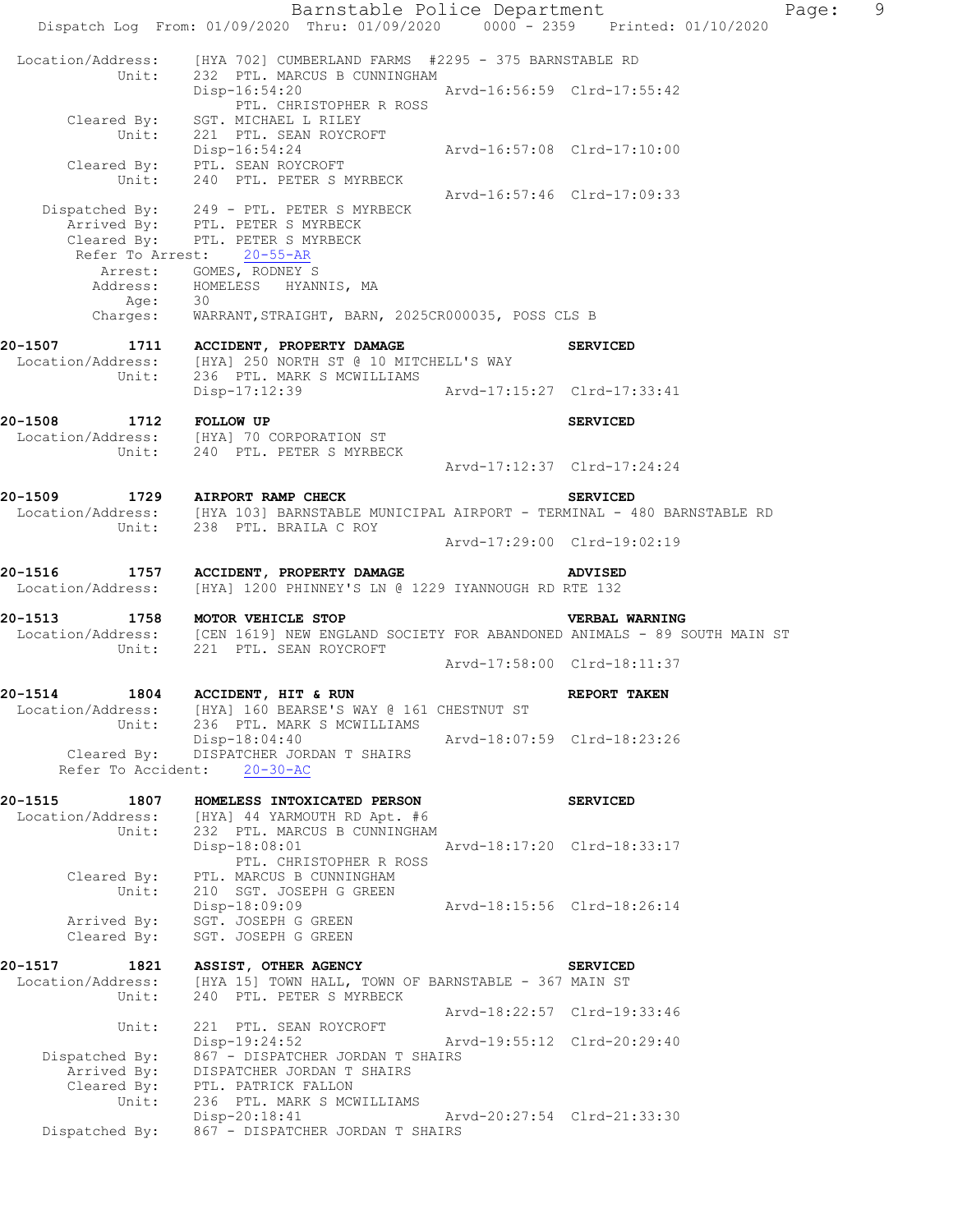|                                     | Barnstable Police Department<br>Dispatch Log From: 01/09/2020 Thru: 01/09/2020 0000 - 2359 Printed: 01/10/2020                                                     |                             |                             | Page: | 10 |
|-------------------------------------|--------------------------------------------------------------------------------------------------------------------------------------------------------------------|-----------------------------|-----------------------------|-------|----|
|                                     | Arrived By: DISP. NATALIA B CATTABRIGA                                                                                                                             |                             |                             |       |    |
|                                     | Cleared By: DISP. NATALIA B CATTABRIGA                                                                                                                             |                             |                             |       |    |
| 20-1519<br>Location/Address:        | 1901 TRAFFIC, COMPLAINT<br>[HYA] 100 OAK NECK RD @ 4 DARTMOUTH ST                                                                                                  |                             | <b>ADVISED</b>              |       |    |
| 20-1520 1906 MISSING PERSON         |                                                                                                                                                                    |                             | REPORT TAKEN                |       |    |
|                                     | Location/Address: [HYA] 29 MURPHY RD<br>Unit: 238 PTL. BRAILA C ROY                                                                                                |                             |                             |       |    |
|                                     | Disp-19:08:07                                                                                                                                                      | Arvd-19:11:12 Clrd-22:11:17 |                             |       |    |
|                                     | Arrived By: DISP. NATALIA B CATTABRIGA<br>Unit: 210 SGT. JOSEPH G GREEN                                                                                            |                             |                             |       |    |
|                                     | Disp-19:11:10 Arvd-19:11:14 Clrd-19:27:40                                                                                                                          |                             |                             |       |    |
|                                     | Dispatched By: 868 - DISP. NATALIA B CATTABRIGA<br>Arrived By: DISP. NATALIA B CATTABRIGA<br>Cleared By: SGT. JOSEPH G GREEN<br>Unit: 232 PTL. MARCUS B CUNNINGHAM |                             |                             |       |    |
|                                     |                                                                                                                                                                    |                             |                             |       |    |
|                                     | Disp-19:17:35                                                                                                                                                      |                             | Clrd-19:18:08               |       |    |
|                                     | PTL. CHRISTOPHER R ROSS                                                                                                                                            |                             |                             |       |    |
|                                     | Refer To Incident: 20-73-OF                                                                                                                                        |                             |                             |       |    |
| 20-1521 1928 FOLLOWUP PREV CASE     |                                                                                                                                                                    |                             | <b>SERVICED</b>             |       |    |
|                                     | Location/Address: [HYA] 235 ARROWHEAD DR                                                                                                                           |                             |                             |       |    |
|                                     | Unit: 210 SGT. JOSEPH G GREEN                                                                                                                                      |                             | Arvd-19:28:59 Clrd-19:55:36 |       |    |
|                                     |                                                                                                                                                                    |                             |                             |       |    |
| 20-1522                             | 1958 DISTURBANCE<br>Location/Address: [HYA 537] PARK SQUARE VILLAGE - 156 MAIN ST                                                                                  |                             | <b>GONE ON ARRIVAL</b>      |       |    |
|                                     | Unit: 240 PTL. PETER S MYRBECK                                                                                                                                     |                             |                             |       |    |
|                                     | Disp-19:58:43 Arvd-20:00:53 Clrd-20:10:16<br>Arrived By: DISPATCHER JORDAN T SHAIRS                                                                                |                             |                             |       |    |
|                                     | Cleared By: PTL. PETER S MYRBECK<br>Unit: 232 PTL. MARCUS B CU                                                                                                     |                             |                             |       |    |
|                                     | 232 PTL. MARCUS B CUNNINGHAM<br>Disp-19:58:50 Arvd-20:00:25 Clrd-20:09:37                                                                                          |                             |                             |       |    |
|                                     | PTL. CHRISTOPHER R ROSS                                                                                                                                            |                             |                             |       |    |
| Cleared By:                         | Arrived By: DISPATCHER JORDAN T SHAIRS<br>PTL. MARCUS B CUNNINGHAM                                                                                                 |                             |                             |       |    |
|                                     | 20-1523 2006 SUSPICIOUS, MOTOR VEHICLE                                                                                                                             |                             |                             |       |    |
|                                     | Location/Address: [WBA] 60 SUN HILL RD @ 1721 MAIN ST RTE 6A                                                                                                       |                             | <b>SERVICED</b>             |       |    |
| Unit:                               | 252 PTL. JEFFREY JACKSON                                                                                                                                           |                             |                             |       |    |
|                                     | $Disp-20:14:21$<br>Arrived By: DISPATCHER JORDAN T SHAIRS                                                                                                          | Arvd-20:26:22 Clrd-20:33:10 |                             |       |    |
| Cleared By:                         | DISPATCHER JORDAN T SHAIRS                                                                                                                                         |                             |                             |       |    |
| 20-1524 2013 ALARM, RESIDENTIAL     |                                                                                                                                                                    |                             | ALARM - FALSE               |       |    |
|                                     | Location/Address: [MAR 914] SMITH, SCOTT A & MARGARET - 55 REGENCY DR<br>Unit: 239 PTL. STEVEN EVERETT                                                             |                             |                             |       |    |
|                                     | Disp-20:15:43                                                                                                                                                      | Arvd-20:24:07 Clrd-20:30:02 |                             |       |    |
| Cleared By:                         | DISP. NATALIA B CATTABRIGA                                                                                                                                         |                             |                             |       |    |
| 20-1525                             | 2017 MOTOR VEHICLE STOP                                                                                                                                            |                             | VERBAL WARNING              |       |    |
| Location/Address: [HYA] 60 LOUIS ST | Unit: 232 PTL. MARCUS B CUNNINGHAM                                                                                                                                 |                             |                             |       |    |
|                                     |                                                                                                                                                                    | Arvd-20:17:00 Clrd-20:19:31 |                             |       |    |
| Cleared By:                         | PTL. CHRISTOPHER R ROSS<br>PTL. MARCUS B CUNNINGHAM                                                                                                                |                             |                             |       |    |
|                                     |                                                                                                                                                                    |                             |                             |       |    |
| 20-1526                             | 2021 TRAFFIC, COMPLAINT<br>Location/Address: [CEN] 1195 FALMOUTH RD RTE 28 Q @ 1074 WEST MAIN ST                                                                   |                             | <b>GONE ON ARRIVAL</b>      |       |    |
| Unit:                               | 226 PTL. DENNIS P FRANKIO                                                                                                                                          |                             |                             |       |    |
|                                     | Disp-20:22:28 Arvd-20:22:44 Clrd-20:28:17                                                                                                                          |                             |                             |       |    |
|                                     | Arrived By: PTL. DENNIS P FRANKIO<br>Cleared By: PTL. DENNIS P FRANKIO                                                                                             |                             |                             |       |    |
| 20-1527 2025 MOTOR VEHICLE STOP     |                                                                                                                                                                    |                             | <b>VERBAL WARNING</b>       |       |    |
|                                     | Location/Address: [HYA 210] TD BANKNORTH MA - 307 MAIN ST                                                                                                          |                             |                             |       |    |
|                                     | Unit: 232 PTL. MARCUS B CUNNINGHAM                                                                                                                                 |                             | Arvd-20:25:00 Clrd-20:30:31 |       |    |
|                                     | PTL. CHRISTOPHER R ROSS                                                                                                                                            |                             |                             |       |    |
|                                     | Cleared By: PTL. MARCUS B CUNNINGHAM                                                                                                                               |                             |                             |       |    |